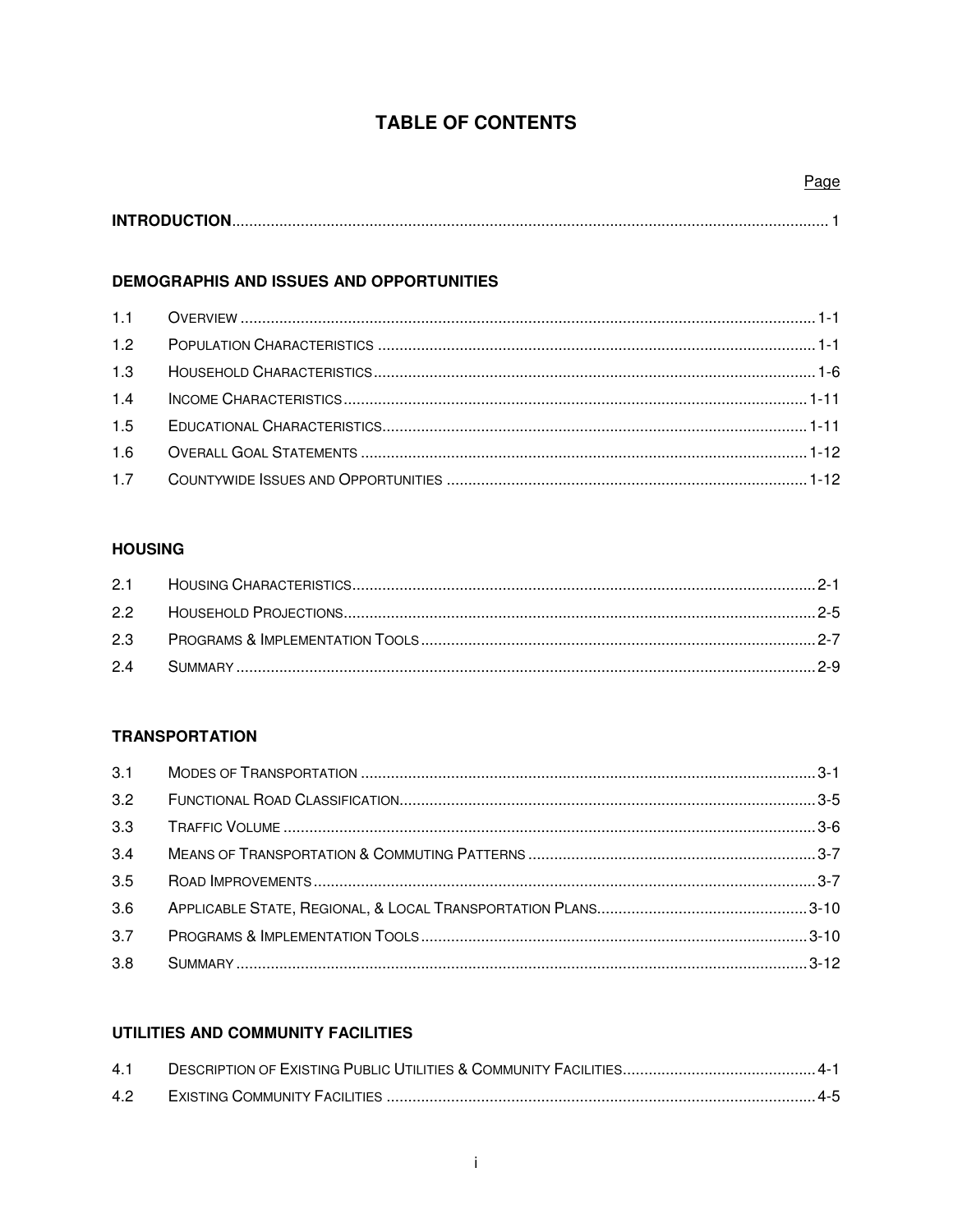| 4.3 |                                                                                                         |  |
|-----|---------------------------------------------------------------------------------------------------------|--|
| 44  | <b>PROGRAMS &amp; POLICIES TO GUIDE FUTURE DEVELOPMENT OF UTILITIES &amp; COMMUNITY FACILITIES 4-17</b> |  |
| 4.5 |                                                                                                         |  |

# NATURAL, AGRICULTURAL, AND CULTURAL RESOURCES

## **ECONOMIC DEVELOPMENT**

| 6.4 |  |
|-----|--|
| 6.5 |  |
|     |  |

#### **INTERGOVERNMENTAL COOPERATION**

# **LAND USE**

| 8.1 |  |
|-----|--|
| 8.2 |  |
| 8.3 |  |

#### **IMPLEMENTATION**

| 9.1 |  |
|-----|--|
| 9.2 |  |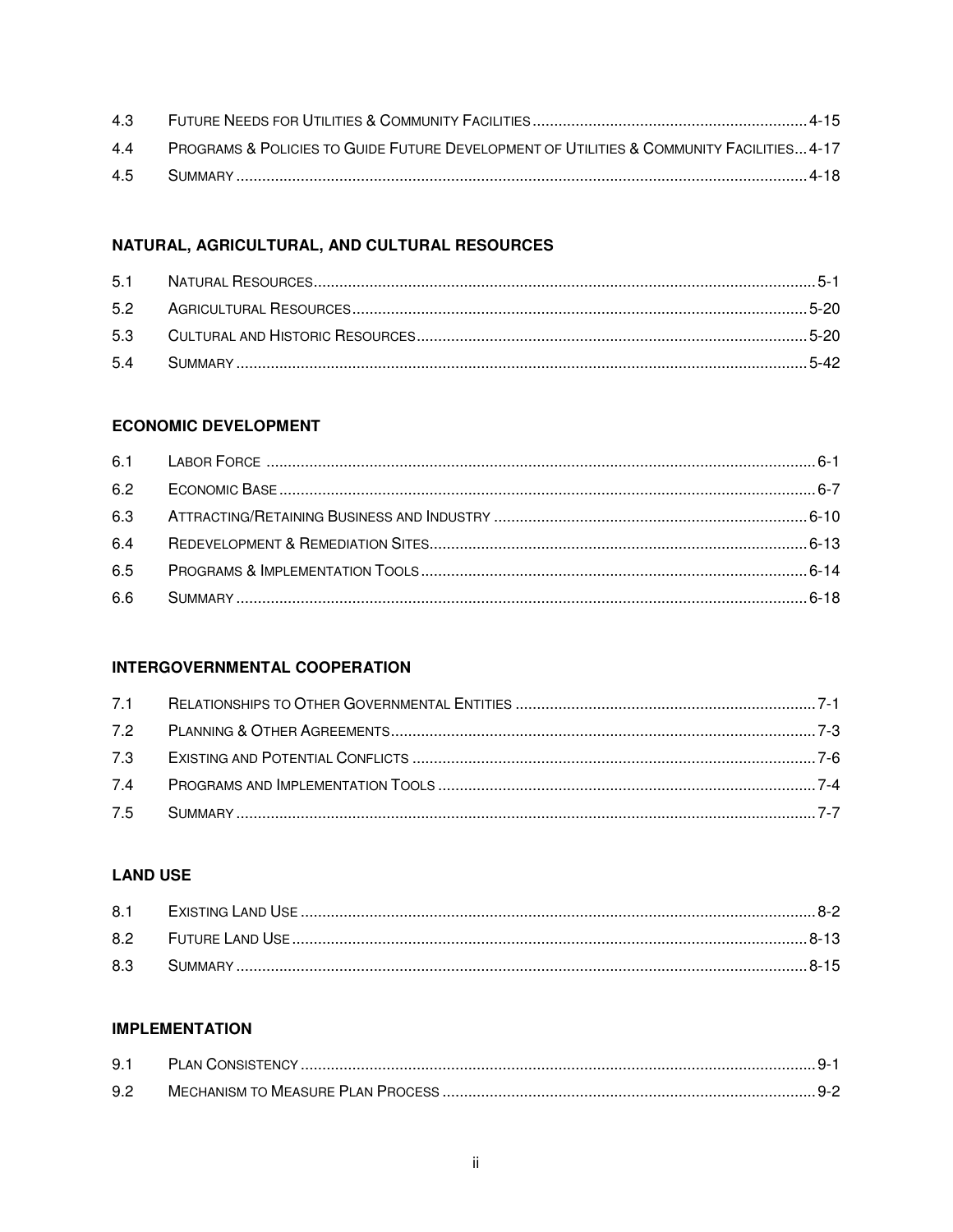#### **APPENDIX**

| . PUBLIC PARTICIPATION PLAN |
|-----------------------------|
|                             |

# **LIST OF TABLES**

| Table 1.1:        |  |
|-------------------|--|
| Table 1.2:        |  |
| Table 1.3:        |  |
| Table 1.4:        |  |
| Table 1.5:        |  |
| Table 1.6:        |  |
| <b>Table 1.7:</b> |  |
| Table $1.8$ :     |  |
| Table 1.9:        |  |
|                   |  |
|                   |  |
| Table 2.1:        |  |
| Table 2.2:        |  |
| <b>Table 2.3:</b> |  |
| Table 2.4:        |  |
| Table 2.5:        |  |
| Table 3.1:        |  |
| Table 3.2:        |  |
| Table 3.3:        |  |
| Table 3.4:        |  |
| Table 3.5:        |  |
| Table $4.1$ :     |  |
| Table 4.2:        |  |
| Table 4.3:        |  |
| Table 4.4:        |  |
| Table 4.5:        |  |
| Table 5.1:        |  |
| Table 5.2:        |  |
| Table 5.3:        |  |
| Table 5.4:        |  |
| Table 5.5:        |  |
| Table 5.6:        |  |
| Table 5.7:        |  |
| Table 5.8:        |  |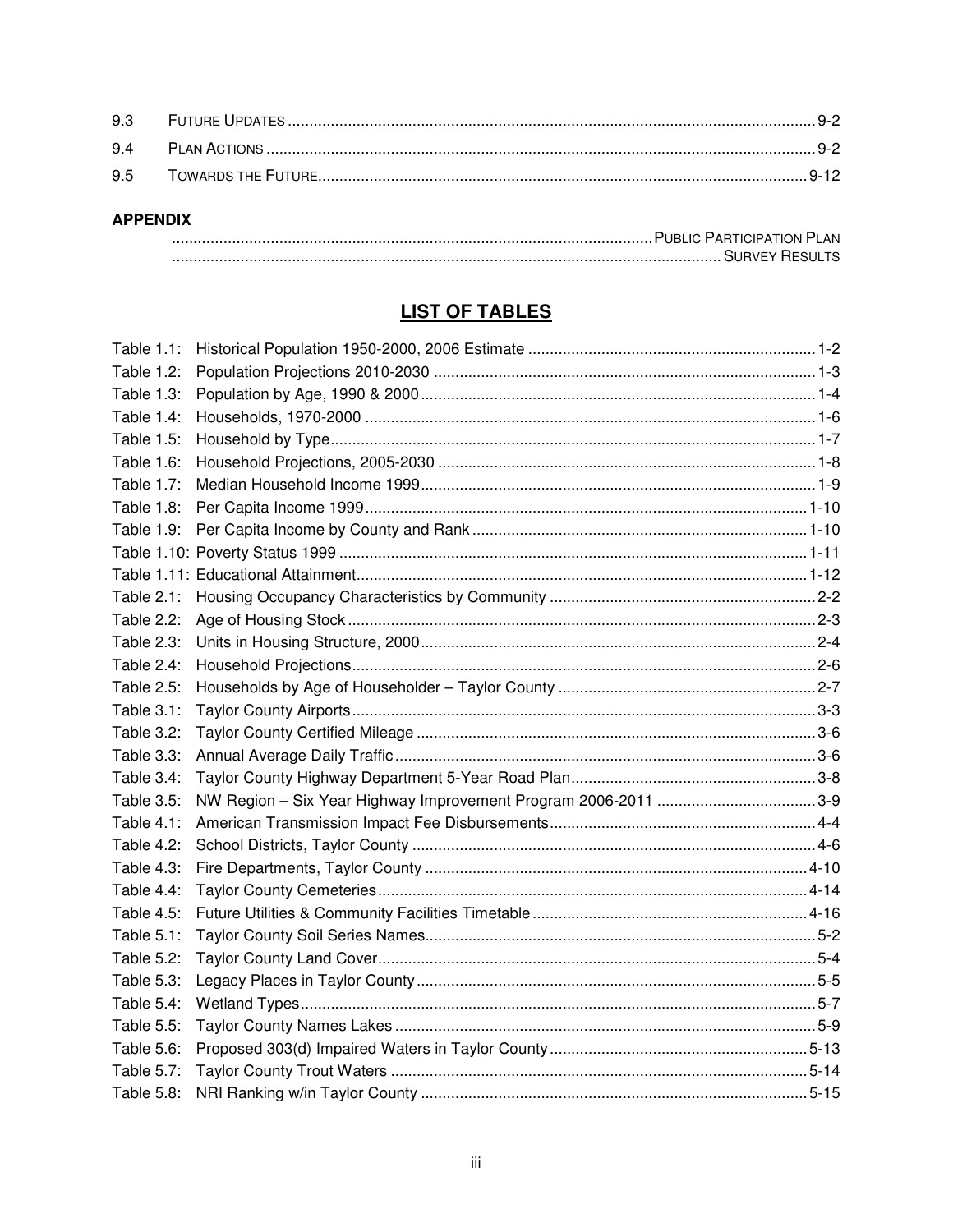|                   | Table 5.15: Taylor County Changes in Farmland on Tax Rolls 1990, 1997 & 20065-25 |  |
|-------------------|----------------------------------------------------------------------------------|--|
|                   |                                                                                  |  |
|                   |                                                                                  |  |
|                   |                                                                                  |  |
|                   |                                                                                  |  |
|                   |                                                                                  |  |
| Table 6.2:        |                                                                                  |  |
| Table 6.3:        |                                                                                  |  |
| Table 6.4:        |                                                                                  |  |
| Table 6.5:        |                                                                                  |  |
| Table 6.6:        |                                                                                  |  |
| Table 6.7:        | Taylor County 2004 Annual Average Establishments, Jobs, and Wages6-7             |  |
| Table 6.8:        |                                                                                  |  |
| Table 8.1:        |                                                                                  |  |
| <b>Table 8.2:</b> |                                                                                  |  |
| Table 8.3:        |                                                                                  |  |
| Table 8.4:        |                                                                                  |  |
| Table 8.5:        |                                                                                  |  |
| Table 8.6:        |                                                                                  |  |
| Table 8.7:        |                                                                                  |  |
| Table 8.8:        |                                                                                  |  |
| Table 8.9:        |                                                                                  |  |
|                   |                                                                                  |  |

# **LIST OF FIGURES**

| Figure 1.1:    | Taylor County Population: 1950-2000, Projections 2010-2030  1-4 |  |
|----------------|-----------------------------------------------------------------|--|
| Figure 1.2:    |                                                                 |  |
| Figure 1.3:    |                                                                 |  |
| Figure 1.4:    |                                                                 |  |
| Figure 1.5:    |                                                                 |  |
| Figure 2.1:    |                                                                 |  |
| Figure 2.2:    |                                                                 |  |
| Figure 2.3:    |                                                                 |  |
| Figure $3.1$ : |                                                                 |  |
| Figure $5.1$ : |                                                                 |  |
| Figure 6.1:    |                                                                 |  |